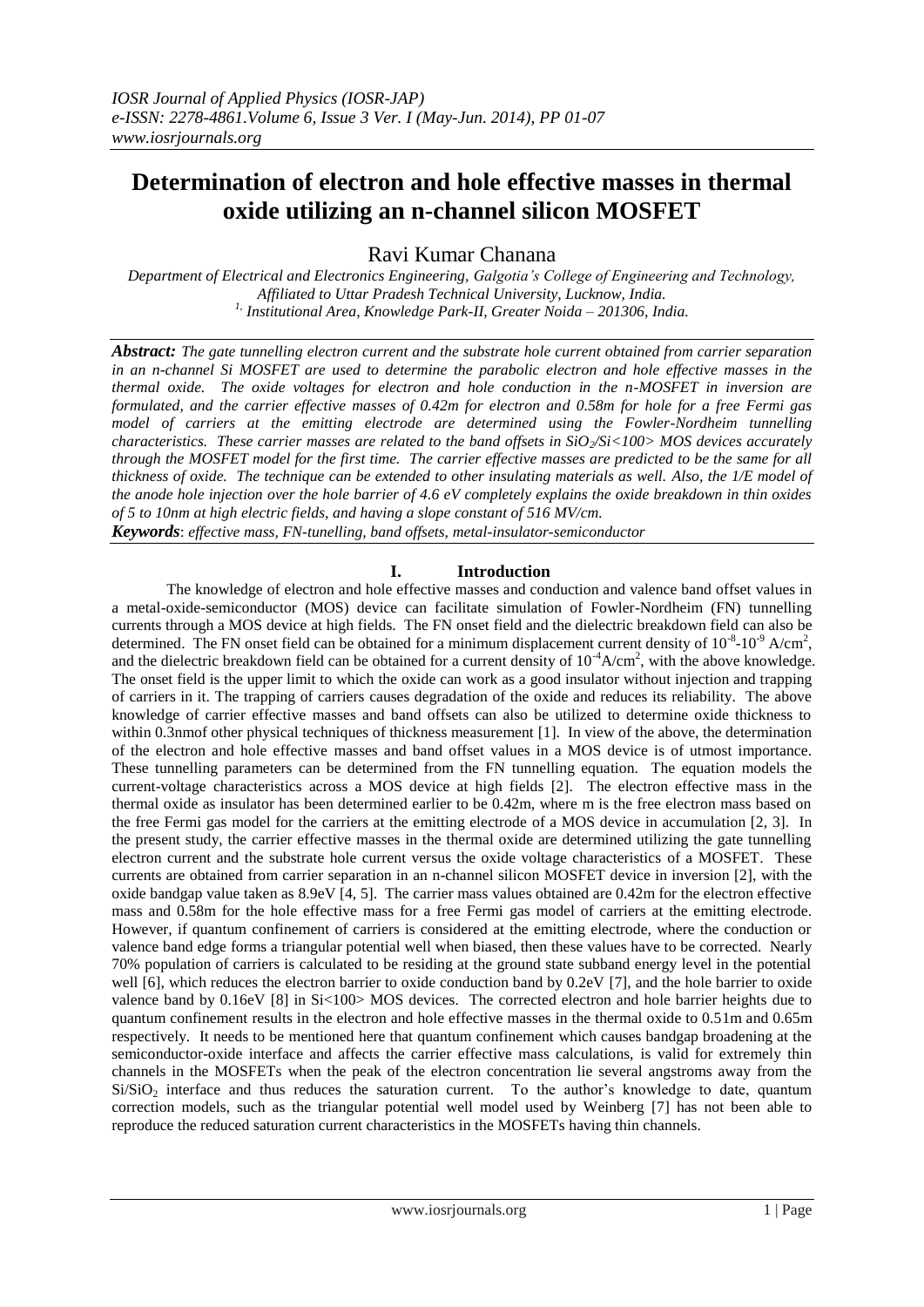I. Theory:

FN electron and hole tunnelling has been observed in Si and SiC MOS devices and in organic light emitting diodes [9-12]. The FN equation models the current-voltage characteristics across a MOS device at high fields. It is given by the classical equation [7,10]:

$$
\frac{J}{E^2} = A exp\left(\frac{-B}{E}\right); (1)
$$

 $\frac{f}{E^2} = A exp\left(\frac{-B}{E}\right)$ ; (1)<br>where J is the current density across the MOS device in A/cm<sup>2</sup>,E is the oxide electric field in V/cm, and the preexponent A and the slope constant B are given by:

$$
A = \frac{e^{3}m}{16\pi^{2}\hbar m_{ox}\varphi_{0}}
$$
  
\n
$$
A = 1.54x10^{-6} \frac{m}{m_{ox}\varphi_{0}} (A/V^{2}),
$$
  
\n
$$
B = \frac{4}{3} \frac{(2m_{ox})^{1/2}}{e\hbar} \varphi_{0}^{3/2}
$$
  
\n
$$
B = 6.83x10^{7} \left(\frac{m_{ox}}{m}\right)^{1/2} \varphi_{0}^{3/2} (V/cm)(3)
$$
  
\nIn A and B constants, a is the algebraic charge, m is

In A and B constants, e is the electronic charge, m is the free electron mass,  $m_{ox}$  is the electron or hole mass in the oxide,  $2\pi\hbar$  is Planck's constant and  $\varphi_0$  is the electron or hole barrier height expressed in electron volts. A plot of  $ln(J/E^2)$  versus 1/E, called an FN plot, gives the value of the slope constant B, from which  $(m_{ox}/m)^{1/2}\varphi_0^{3/2}$  product can be obtained. Then, with a known effective mass,  $\varphi_0$  can be calculated, and with a known  $\varphi_0$ , the effective mass in the oxide can be calculated. The slope constant B is very sensitive to the oxide field as it is in the exponential and therefore precise determination of the oxide field is absolutely critical in the evaluation of the tunnelling parameters. The  $ln(J/E^2)$  term is relatively much less sensitive to the oxide field as it is in the natural logarithm.

A. Formulation of the oxide voltage in a n-channel-MOSFET:

In an ideal MOS diode, if the applied voltage across the diode is V, then  $-Q_d/C_i$  is the voltage across the oxide [13]. For an n-channel MOSFET  $Q_d$  is negative, giving a positive voltage across the oxide insulator. The threshold voltage for strong inversion,  $V_T$  for a practical MOS device is expressed as:

 $V_T = \varphi_{ms} - \left(\frac{\varrho}{\sigma}\right)$  $\frac{Q_i}{C_i}$ ) –  $\left(\frac{Q}{C}\right)$  $\frac{\partial u}{\partial c_i}\Big) + \psi_s - \psi_{poly};$  (4) where,  $\varphi_{ms}$  is the metal-semiconductor work function difference,  $Q_i$  is the oxide insulator charge density,  $C_i$  is the oxide insulator capacitance per unit area,  $Q_d$  is the depletion charge density in the semiconductor, and  $\psi_s$  is twice the bulk potential in the semiconductor at which strong inversion occurs for the MOS device and  $\psi_{poly}$  is the polysilicon depletion potential. For an applied voltage  $V_T$  across the MOS device, ideally - $Q_d/C_i$  will fall across the oxide. So, the voltage across the oxide  $-Q_d/C_i$  can be expressed as:

 $V_{ox} = V_T - V_{fb} - \psi_s + \psi_{poly};$  (5) where  $V_{fb} = \varphi_{ms} - (Q_i/C_i)$  is the flatband voltage. Next, if the applied voltage is  $V - V_{sb}$ , then the expression for the oxide voltage becomes:

$$
V_{ox} = V - V_{sb} - V_{fb} - \psi_s + \psi_{poly}.
$$
 (6)

Here,  $V_{sh}$  is the reverse bias applied to the substrate of a MOSFET. It is used to control the threshold voltage in a MOSFET. This is the same equation as developed by Depas and co-researchers [14], except that  $V_{sb}$  is also part of the equation for a MOSFET. In terms of the threshold voltage  $V_T$ , the equation can be written as:

$$
V_{ox} = V - V_{sb} - V_T - \frac{Q_d}{c_i};\tag{7}
$$

For an n-channel MOSFET in inversion,  $V_{sb}$  is negative,  $V_T$  is positive, and  $Q_d$  is negative. Also,  $Q_d$ gets modified due to the application of  $V_{sb}$ . Therefore, utilizing the absolute voltages for an n-channel MOSFET, the expression for the oxide voltage for electron tunnelling across the ideal oxide that does not contain any positive charges, can be written as:

$$
V_{ox} = |V| + |V_{sb}| - |V_T| + \left|\frac{Q_d}{C_i}\right|.
$$
 (8)

The electron tunnelling across the oxide is represented by the gate current in the n-channel MOSFET [9]. The substrate hole current in the n-channel MOSFET [9] is believed to be due to the back injection of hot holes from the polysilicon anode having the hole barrier of 4.6eV from the valence band of the polysilicon anode to the oxide valence band [15]. Once the hot holes come into the valence band over the barrier [15], the hole current follows the exp(-B/E) dependence of the FN tunnelling equation (1) through the oxide. An nchannel MOSFET having substrate hole conduction is identical to a p-channel MOSFET having hole injection followed by conduction with the  $\psi_s$  and  $\psi_{poly}$  of p-MOSFET changed as  $\psi_{poly}$  and  $\psi_s$  of n-MOSFET. This can be observed from Fig.1(a) and (b). Fig. 1(a) shows an n-MOSFET and Fig.1 (b) shows a p-MOSFET. It can be observed that  $\psi_s$  and  $\psi_{poly}$  of the p-MOSFET can be changed to  $\psi_{poly}$  and  $\psi_s$  for the n-MOSFET respectively making the n-MOSFET with hole conduction similar to p-MOSFET with hole conduction.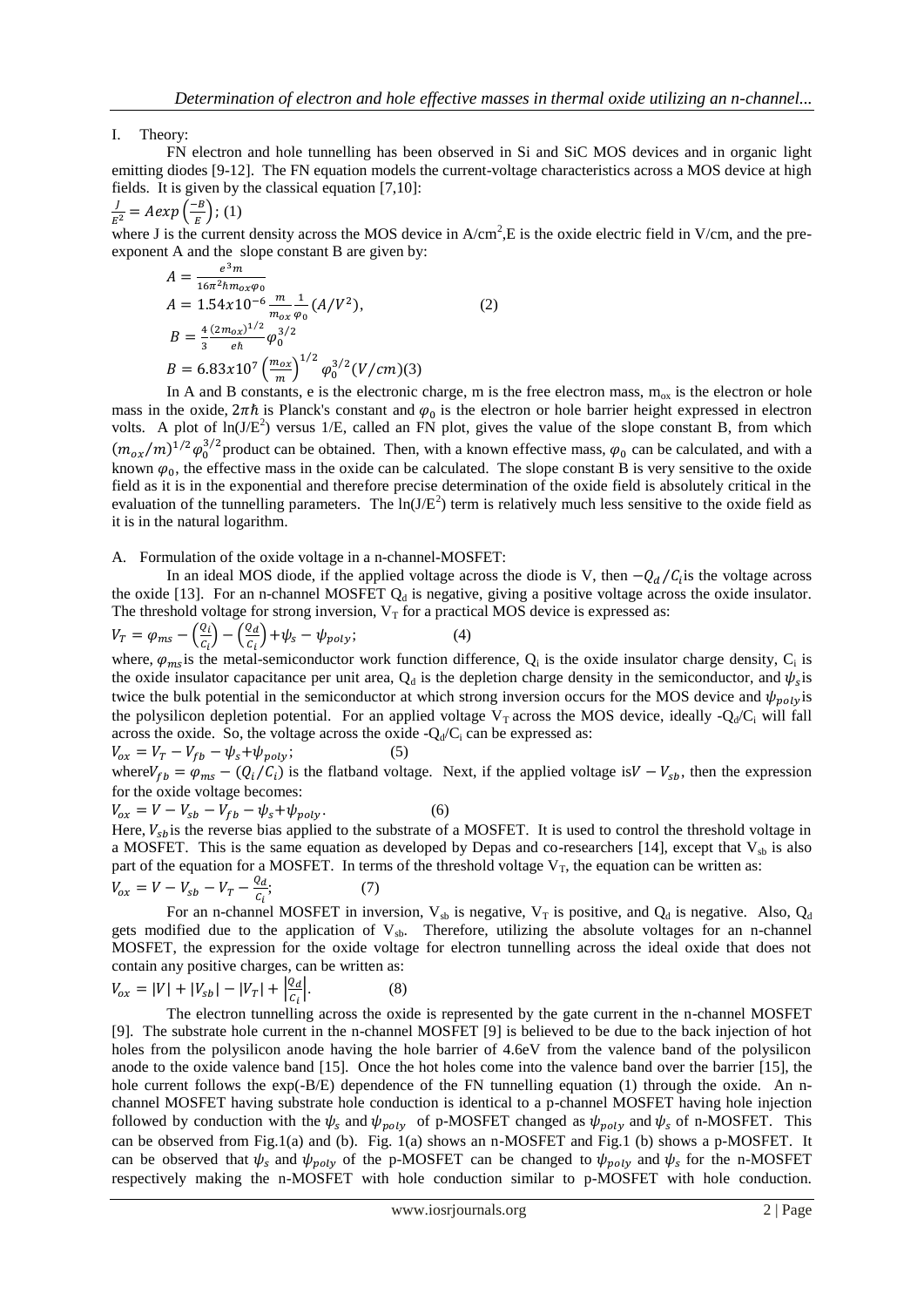Therefore, the oxide voltage across the n-MOSFET for substrate hole current conduction can be obtained from the oxide voltage across the p-MOSFET. In a p-MOSFET, the threshold voltage equation (4) given above has negative  $V_T$ , negative  $\psi_s$  and positive  $Q_d$ , and



 $n^+$ Poly  $SiO<sub>2</sub>$  p-Si p<sup>+</sup>  $p^+$  Poly SiO<sub>2</sub> n-Si

Fig. 1. Energy-band diagram for a (a) n-MOSFET with  $n^+$  polysilicon gate and for a (b) p-MOSFET with  $p^+$  polysilicon gate. Both the devices are biased in inversion.

assuming that the magnitude of  $V_T$  for n- and p-MOSFETs is the same. Therefore, for positive oxide charges, the threshold voltage equation (4) for the p-MOSFET can be written as:

$$
-|V_T| = -|V_{fb}| - |\psi_s| - \left|\frac{Q_d}{c_i}\right| + |\psi_{poly}|; \tag{9}
$$

Interchanging  $\psi_s$  and  $\psi_{\text{poly}}$  and multiplying throughout by -1, gives:

$$
|V_T| = |V_{fb}| - |\psi_s| + \left|\frac{q_d}{c_i}\right| + |\psi_{poly}|;
$$
 (10)

Here, for  $V_T$  as the applied voltage,  $Q_d/C_i$  is the ideal drop across the oxide. This drop in voltage for an applied voltage  $V_T$  can be written as  $V_{ox}$ . Therefore, for  $|V| + |V_{sb}|$  as the applied voltage, the oxide voltage drop across the n-MOSFET with hole conduction can be written as:  $|V_{ox} = |V| + |V_{sb}| - |V_{fb}| + |\psi_s| - |\psi_{volv}|;$  (11)

For the sake of simplified intermediate steps in formulation of the corrected oxide voltage, the  $V_{fb}$  for n- and p-MOSFET is assumed to be the same. Now, from equation (4) for  $V_T$  across an n-MOSFET, where  $Q_d$ is negative,  $\psi_s$  is positive, and with the oxide having positive charges;

$$
-|V_{fb}| + |\psi_s| - |\psi_{poly}| = |V_T| - \left|\frac{Q_d}{C_i}\right|; \tag{12}
$$
  
Substituting equation (12) in equation (11) gives the equation for V<sub>ox</sub> in n-MOSFET having hole conduction as:  

$$
V_{ox} = |V| + |V_{sb}| + |V_T| - \left|\frac{Q_d}{C_i}\right|.
$$
 (13)

Thus, for an n-channel MOSFET device, equation (8) represents the corrected oxide voltage for electron conduction through the oxide, and equation (13) represents corrected oxide voltage for substrate hole conduction through the oxide. The addition of  $V_T$  for hole conduction in equation (13) suggests that  $\varphi_{ms}$  for electron conduction becomes  $\varphi_{sm}$  for hole conduction. The oxide voltage for electron conduction is therefore different from the oxide voltage for hole conduction. This point is also discussed in the authors's earlier work [2]. It is shown that the oxide voltage has to be corrected by the flatband voltage for MOS devices in accumulation. In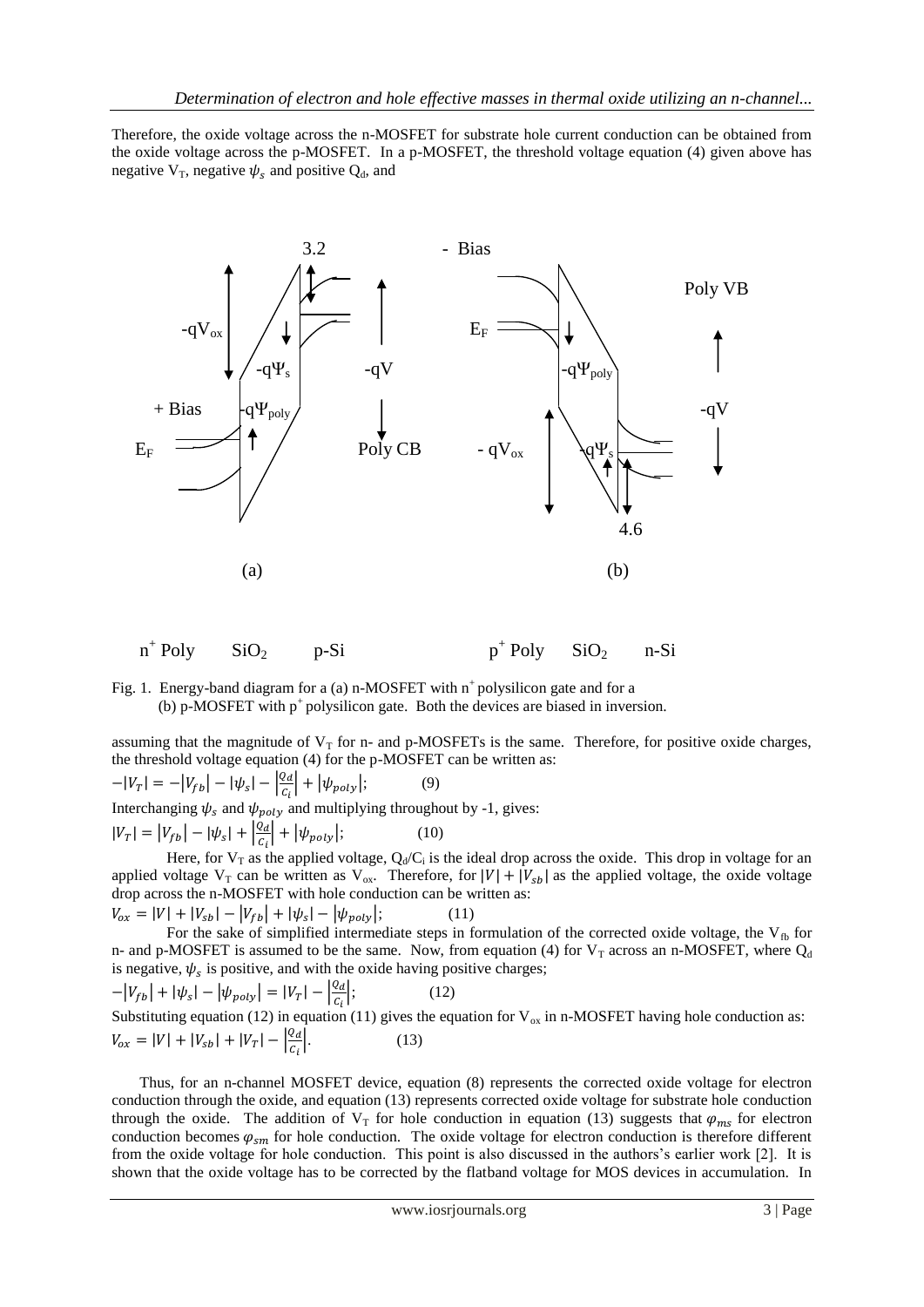the present study utilizing an n-channel MOSFET, the oxide voltages are modified by the threshold voltage.

## **II. Sample Calculations and Results:**

A sample calculation for the electron and hole effective masses is performed here, utilizing the currentvoltage data on an n<sup>+</sup>-polysilicon gated n-channel Si MOSFET. Two points of current and voltage are taken in the FN regime for the gate current representing electron tunnelling current and the substrate hole current from fig. 2 of reference [9], and are presented in Table I below.

Table I. Current-voltage data in the FN region for gate electron current and substrate hole current of the MOSFET.

| Current Type        | $ V_1  +  V_{sb} $ |           | $ V_2  +  V_{sb} $ | 12        | Uncorrected |
|---------------------|--------------------|-----------|--------------------|-----------|-------------|
|                     | (V                 | (A)       | ίV                 | (A)       | (MV/cm)     |
| Gate<br>Electron    |                    |           |                    |           |             |
| <b>Current Data</b> | $(8.0 + 1)$        | $10^{-8}$ | $(9.5 + 1)$        | $10^{-6}$ | 330         |
| Substrate<br>Hole   |                    |           |                    |           |             |
| Current Data        | $(9.5 + 1)$        | $10^{-9}$ | $(11.0 + 1)$       | $10^{-7}$ | 434         |

For the calculation of corrected oxide voltages, the threshold voltage  $V<sub>T</sub>$  is taken as 1.25V. The substrate bias adjusts the threshold voltage of the MOSFET. As the magnitude of the substrate bias  $V_{sb}$ increases from 1V to 16V,  $V_T$  also increases from 1.25V to 3.25V as presented in fig. 43 of reference [16]. Thus,  $V_T$  is 1.25V for the substrate bias of -1V, in the present study. The  $V_T$  values presented in the fig.43 of the above reference [16] are considered more accurate because they are calculated experimentally using the MOSFET channel conductance. The other desired parameter values are calculated and presented in Table II below.

Table II. MOSFET parameters for the calculations of corrected oxide voltages.

| $\frac{1}{2}$                                    |                                                                                                        |                                                                  |  |  |  |  |  |
|--------------------------------------------------|--------------------------------------------------------------------------------------------------------|------------------------------------------------------------------|--|--|--|--|--|
| Substrate doping                                 | Intrinsic carrier conc.                                                                                | Surface potential at strong inversion                            |  |  |  |  |  |
| $N_A = 10^{16} / \text{cm}^3$                    | $n_i = 1.45 \times 10^{10} / \text{cm}^3$                                                              |                                                                  |  |  |  |  |  |
|                                                  |                                                                                                        | $W_s = 2W_B = \frac{2kT}{q} \ln \frac{N_A}{n_i} = 0.7 \text{ V}$ |  |  |  |  |  |
|                                                  |                                                                                                        |                                                                  |  |  |  |  |  |
|                                                  |                                                                                                        |                                                                  |  |  |  |  |  |
|                                                  |                                                                                                        | Oxide capacitance                                                |  |  |  |  |  |
| $\mathcal{E}_0$ = 8.854 x 10 <sup>-14</sup> F/cm | $\mathcal{E}_r = 3.9$                                                                                  |                                                                  |  |  |  |  |  |
|                                                  | Oxide thickness                                                                                        | $C_i = \frac{\varepsilon_0 \varepsilon_r}{d}$                    |  |  |  |  |  |
|                                                  | $d = 85 \times 10^{-8}$ cm                                                                             |                                                                  |  |  |  |  |  |
|                                                  |                                                                                                        | $= 4.0 \times 10^{-7}$ F/cm <sup>2</sup>                         |  |  |  |  |  |
| $\mathcal{E}_{Si} = 11.9 \mathcal{E}_0$          | Depletion charge density                                                                               |                                                                  |  |  |  |  |  |
|                                                  | $Q_d = \sqrt{2\epsilon_{si} q N_A ( \psi_s  +  V_{sb} )} \left  \frac{Q_d}{C}\right  = 0.19 \text{ V}$ |                                                                  |  |  |  |  |  |
|                                                  |                                                                                                        |                                                                  |  |  |  |  |  |
|                                                  | $= 7.56$ x $10^{-8}$ C/cm <sup>2</sup>                                                                 |                                                                  |  |  |  |  |  |
| $n^+$ poly Si gate and p-Si work                 | Oxide fixed charge density                                                                             | Flatband voltage                                                 |  |  |  |  |  |
| function difference                              | $Q_i = q \cdot 2 \times 10^{10}$ C/cm <sup>2</sup>                                                     |                                                                  |  |  |  |  |  |
| $\phi_{ms} = -1.08 \text{ V}$                    |                                                                                                        | $V_{fb} = \phi_{ms} - \frac{Q_i}{C}$ = -1.1 V                    |  |  |  |  |  |
|                                                  |                                                                                                        |                                                                  |  |  |  |  |  |
|                                                  |                                                                                                        |                                                                  |  |  |  |  |  |
|                                                  |                                                                                                        |                                                                  |  |  |  |  |  |

Utilizing the values of the above parameters, the corrected oxide voltages can be calculated. The corrected slope constant B is determined from the I-V characteristics using equation (1) given above. First,  $\Delta ln (J/E^2)/\Delta (1/E)$  is calculated by taking at least two points on the I-V characteristics in the FN regime at high fields given in Table I. For this, the sum of the gate voltage and substrate bias voltage is used for a particular gate current or substrate current in case of the n-channel MOSFET device. This yields the uncorrected B presented in Table I. Next, the corrected B is calculated by dividing  $\Delta ln(J/E^2)$  by  $\Delta(1/E)$ , where  $\Delta ln(J/E^2)$  is the same that was used for the calculation of uncorrected B, but the  $\Delta(1/E)$ employs the corrected oxide voltages. This is because  $\Delta ln(J/E^2)$  does not change with the oxide field, as it is in the natural logarithm, and the oxide voltages are corrected for the same current density J as for uncorrected B. The corrected oxide voltages for the gate electron current and the substrate hole current are given in Table III. These values of oxide voltages are obtained by using equation (8) and (13). The oxide voltage divided by the oxide thickness gives the corrected oxide field. Finally, from the corrected B value,  $m_{ox}$  or  $\varphi_0$  can be determined if one of them is known using equation (3). The corrected oxide voltages, the corrected slope constant B, the electron and hole barrier heights used, and the calculated effective masses  $m_{ox}$ , for electron and hole are presented in Table III below.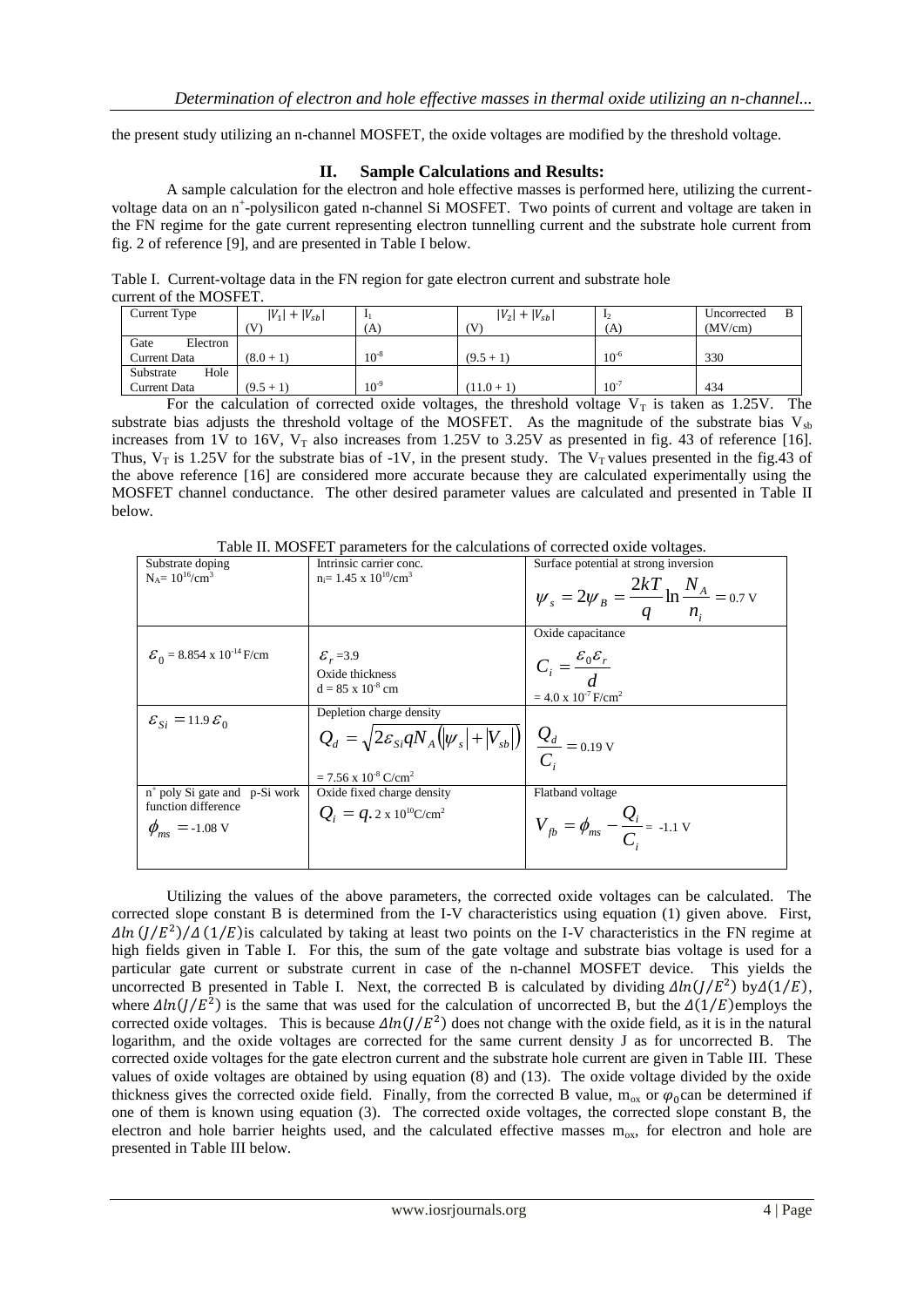| Table III. Corrected oxide voltages and tunnelling parameters for gate electron and substrate hole currents in the |
|--------------------------------------------------------------------------------------------------------------------|
| MOSFET.                                                                                                            |

| Current Type                        |       | Corrected V <sub>ox1</sub> (V) Corrected V <sub>ox2</sub> (V) Corrected B (MV/cm) $\varphi_0(eV)$ $m_{\alpha x}$ (determined) |     |                   |
|-------------------------------------|-------|-------------------------------------------------------------------------------------------------------------------------------|-----|-------------------|
| Gate Electron Current Data 17.94    | 9.44  | 254                                                                                                                           |     | 0.42m             |
| Substrate Hole Current Data   11.56 | 13.06 | 516                                                                                                                           | 4.6 | 0.58 <sub>m</sub> |

The calculated electron effective mass in the thermal oxide for an electron barrier of 3.2eV from the Si conduction band to oxide conduction band is 0.42m. The hole effective mass in the oxide for an anode hole barrier of 4.6eV is determined to be 0.58m. For quantum confinement at the emitting electrode when biased, the reduced electron and hole barrier heights give electron effective mass in the oxide as 0.51m and the hole effective mass as 0.65m. The carrier effective mass values for a free Fermi gas model for carriers at the emitting electrode are the same as that obtained in a recent study using n- and p-4H-SiC MOS devices in accumulation with  $SiO_2/4H-SiC$  devices having vastly different band offsets than  $SiO_2/Si<100$  devices [2]. This reaffirms the values and also suggests that an n-channel Si MOSFET device that allows carrier separation can be used to determine the carrier effective mass values accurately.

### **III. Discussion**

FN tunnelling of carriers occurs in thick oxides greater than 4nm [1,14,17] in which the application of high electric field results in carrier tunnelling as a wave into the oxide conduction or valence band through the triangular barrier and then travels through the insulator as a particle with an effective mass to reach the opposite electrode. In oxides having thickness of 4nm or less, the electron or hole directly tunnels across the trapezoidal barrier of the MOS device to the opposite electrode as a wave without going to the oxide conduction or valence band. Thus, the carrier propagates as a wave-particle dual in FN tunnelling, and as a wave in direct-tunnelling across the MOS device. In either case the propagation is through the oxide. Therefore, the author predicts that the carrier effective masses will remain the same for all the thicknesses of the oxide or insulating materials. A recent report has modelled the direct and FN-tunneling of electrons utilizing a thickness independent tunnel mass of 0.42m [18]. Another report presents the electron effective mass in a thin tunnel oxide of 3.5nm as 0.42m [19], which is the same as that in thick oxides[2,3].

The origin of the substrate current in n-MOSFETs having thin oxide from 5 to 10nm is under debate [9, 15, 20, 21]. Eitan and Kolodny were one of the first to observe substrate hole current in n-channel MOSFET having 8.5nm oxide, and attributed the hole current to the valence electron tunnelling from the Si substrate having a barrier of 4.3eV from the Si valence band to the oxide conduction band [9]. DiMaria et al. proposed later that these holes originate as hot holes from the polysilicon anode. The energy for the hot holes are provided by the FN tunnelling electrons from the cathode, which have a threshold average energy of about 5eV from the bottom of the oxide conduction band. These hot holes are concluded to be back injected from the anode over the hole barrier at the Si anode for thin oxides of 5 to 10nm. In these thin oxides, the electron transport is quasiballistic, so that the maximum electron energy at the anode is independent of the oxide thickness giving a thickness independent threshold [15]. More recently, the substrate holes are experimentally shown to be generated by FN-induced photons in the polysilicon gate [20]. A report after the above, refuted this process of hole generation and concluded that the generation efficiency of photons with energy above the Si bandgap energy is  $10^{-4}$  times smaller than that of the electron-hole pairs by impact ionization [21]. The above studies, leads the author to believe that the hot holes from the anode are back injected into the oxide over the barrier [15, 22]. After coming to the oxide valence band, the hole current follows the exp(-B/E) dependence of the FN tunnelling equation (1). The calculated hole effective mass based on this dependence is exactly the same as that determined from the FN tunnelling of holes observed in p-4H-SiC MOS devices in accumulation [2]. This value of hole effective mass is 0.58m for a free Fermi gas model of carriers at the emitting electrode. A value of 0.57m has been used earlier as a fitting parameter in a high frequency tunnel emitter transistor model [23]. The value is also consistent with the evidence of light holes near the top of the oxide valence band [24].

The valence band offset of 4.6eV ( $E_{\text{g,oxide}}$  -  $E_{\text{g,Si}}$  - Si CB offset) results in the hole effective mass value of 0.58m in the oxide. This valence band offset has also been reported recently in experimental studies on remote plasma grown dry  $SiO<sub>2</sub>$  of 0.9 to 2.2nm, and 2nm dry thermal  $SiO<sub>2</sub>$  utilizing soft x-ray photoemission spectroscopy on  $SiO<sub>2</sub>/Si(100)$  test samples. Table I of the reference [25] presents the valence band offset for the remote plasma  $SiO<sub>2</sub>/Si(100)$  sample as  $4.54 \pm 0.06$  eV, and the more recent study on 2nm dry thermal  $SiO_2/Si(100)$  sample presents the valence band offset as  $4.5 \pm 0.1$  eV [26]. The resulting hole mass of 0.58m is the same as that obtained for p-4H-SiC MOS device in accumulation undergoing FN tunnelling of holes [2], where the Schottky barrier lowering does not change the tunnelling distance. This implies that Schottky barrier lowering in thin oxides of 5 to 10nm, in which the hot holes are injected into the oxide valence band by thermionic emission over the barrier is absent [15, 22]. This is due to the fact that the generated hot holes due to impact ionization at the polysilicon anode of the electrons arriving from the cathode also have a thickness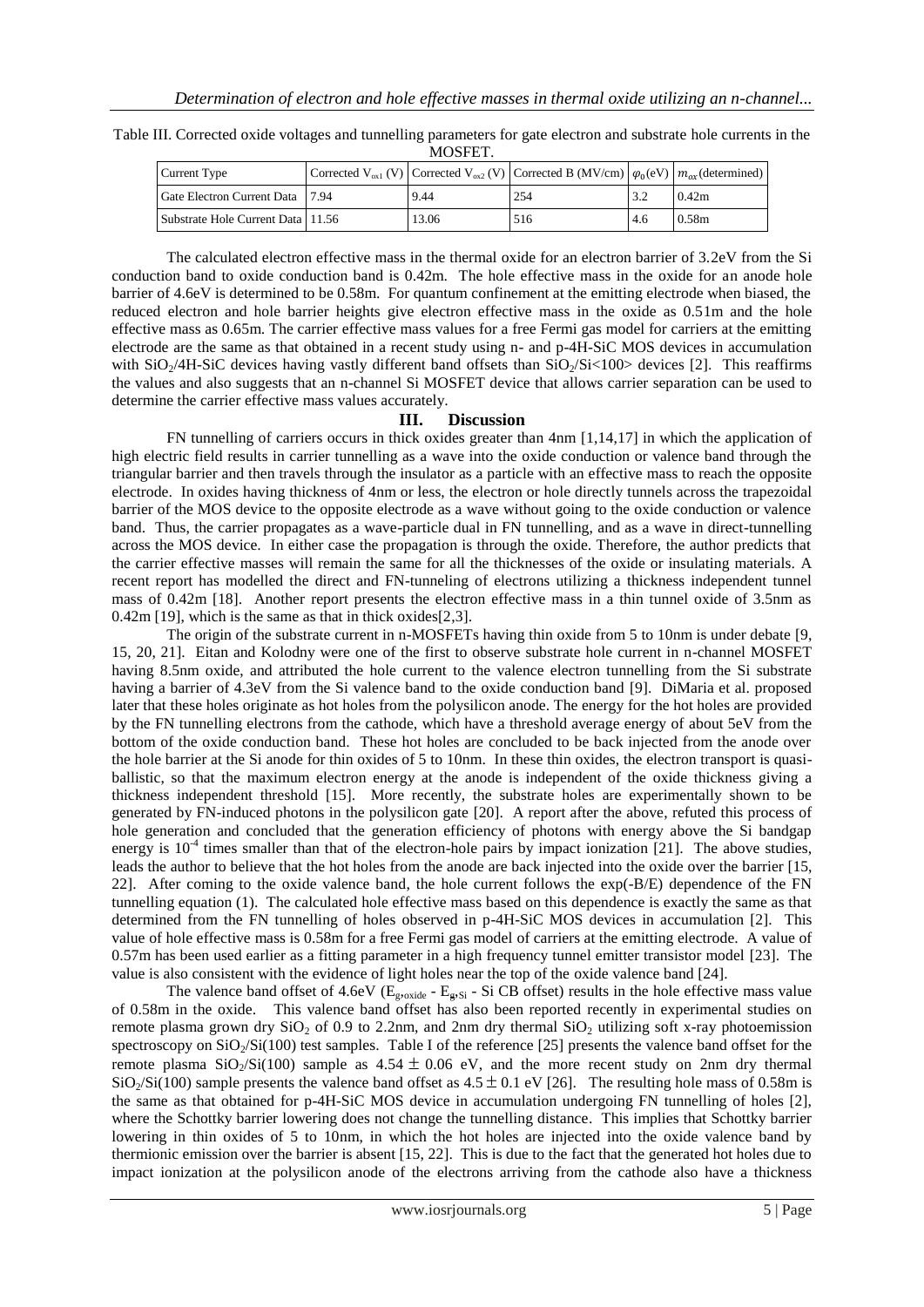independent energy. This eliminates any Schottky barrier lowering at the valence band which is field-dependent [22] and therefore thickness-dependent.

The oxide breakdown in thin oxide films of 5 to 10nm is intimately related to the substrate current due to hot holes, which is proportional to exp(-B/E) at high electric fields with the slope constant B of 516 MV/cm presented in Table III. An n-channel silicon MOSFET when biased in inversion as shown in Fig.1a, results in FN tunnelling of electrons from the cathode into the oxide due to the smaller electron barrier to oxide conduction band of 3.2 eV. They then arrive at the polysilicon anode, where they impact ionize and create hot holes. The hot holes inject over the hole barrier of 4.6 eV at the anode [15] and cause the substrate hole current through the oxide. Some holes are trapped in the oxide causing increase in the field at the cathode [2]. This results in larger electron current injection from the cathode into the oxide by FN tunnelling followed by increased substrate current and hole trapping in the oxide. This positive feedback results in the oxide breakdown. The time-to-breakdown is therefore proportional to exp(-B/E) with the slope constant B of 516 MV/cm instead of 350 MV/cm reported earlier [27]. This 1/E model of the anode hole injection [27] completely explains the oxide breakdown in thin oxide films of 5 to 10nm at high electric fields.

Several MOS device configurations can be used to determine electron and hole effective masses or band offsets in thermal oxide and in other viable high-K dielectrics [26, 28, 29]. Six of them are listed below:

- 1. A p-4H-SiC or p-6H-SiC MOS device can be used in accumulation to determine hole effective mass from the hole current versus voltage characteristics [2].
- 2. An n-4H-SiC or n-6H-SiC MOS device can be used in accumulation to determine electron effective mass from electron current versus voltage characteristics [2].
- 3. An n-Si MOS device can be used in accumulation to determine electron effective mass from the electron current versus voltage characteristics.
- 4. A p-Si MOS device can be used in accumulation to determine hole effective mass from the hole current versus voltage characteristics. Here, all the metals available as gate contact have a lower electron barrier to oxide conduction band as compared to the hole barrier of 4.6eV at the Si anode. Therefore the p-MOS device in accumulation will not have the hole tunnelling current as the dominant current. The choice of gate material should be  $p+$  poly silicon carbide. This will ensure a 6eV valence electron barrier to the oxide conduction band and the dominant FN hole tunnelling from the Si anode having a 4.6eV hole barrier will occur at an onset field of about 14MV/cm.
- 5. An n-channel n+ polysilicon gated Si MOSFET having a thin oxide of 5 to 10nm can be used to determine electron effective mass from the gate tunnelling current and the hole effective mass from the substrate current. This is demonstrated in the present study.
- 6. A p-4H-SiC based MOS device in inversion can be used to find electron effective mass from the dominant electron current versus voltage characteristics. This method is complex because strong inversion in SiC does not take place without the application of temperature or shinning UV light. This is due to the fact that the intrinsic carrier concentration in SiC is low because of its wide band gap.

### **IV. Conclusion:**

The parabolic electron and hole effective masses in the thermal oxide are determined to be 0.42m and 0.58m for a free Fermi gas model of carriers at the emitting electrode utilizing a Si n-channel MOSFET device in inversion that allows carrier separation. These carrier masses are related to the band offsets in  $SiO<sub>2</sub>/Si<100>$ MOS devices accurately though the MOSFET model and is reported for the first time. For quantum confinement of carriers at the emitting electrode when biased, the electron and hole effective masses in the oxide corrects to 0.51m and 0.65m, respectively, keeping in view that quantum correction is valid for extremely thin channels in MOSFETs. The effective masses are predicted to be the same for all thicknesses of the oxide. The device configurations discussed can be utilized with other insulating materials as well for the determination of carrier masses. Also, the 1/E model of the anode hole injection over the hole barrier of 4.6 eV completely explains the oxide breakdown in thin oxides of 5 to 10nm having a slope constant of 516 MV/cm.

#### **References**

[1]. H.S.Chang, H.D.Yang, H.Hwang, H.M.Cho, H.J.Lee andD.W.Moon, "Measurement of the physical and electrical thickness of ultrathin gate oxides", J.Vac.Sci.Technol., vol. 20,pp. 1836-1842, Sep. 2002.

[2]. R.K. Chanana, "Determination of hole effective mass in SiO<sub>2</sub> and SiC conduction band offset using Fowler-Nordheim tunneling characteristics across metal-oxide-semiconductor structures after applying oxide field corrections", J. of Applied Physics, vol. 109, pp. 104508-1 to -6, May 2011.

<sup>[3].</sup> M. Lenzlinger and E.H. Snow, "Fowler-Nordheim tunneling into thermally grown SiO<sub>2</sub>", J. of Applied Physics, vol. 40, pp. 278-283, Jan. 1969.

<sup>[4].</sup> R.B. Laughlin, "Optical absorption edge of SiO2", Physical Review B, vol. 22, pp. 3021-3029, Sep. 1980.

<sup>[5].</sup> V.V. Afanasev, "Valence band offset and hole injection at the 4H-, 6H-SiC/SiO<sub>2</sub> interfaces", Applied Physics Letters, vol. 77, pp. 2024-2026, Sep. 2000.